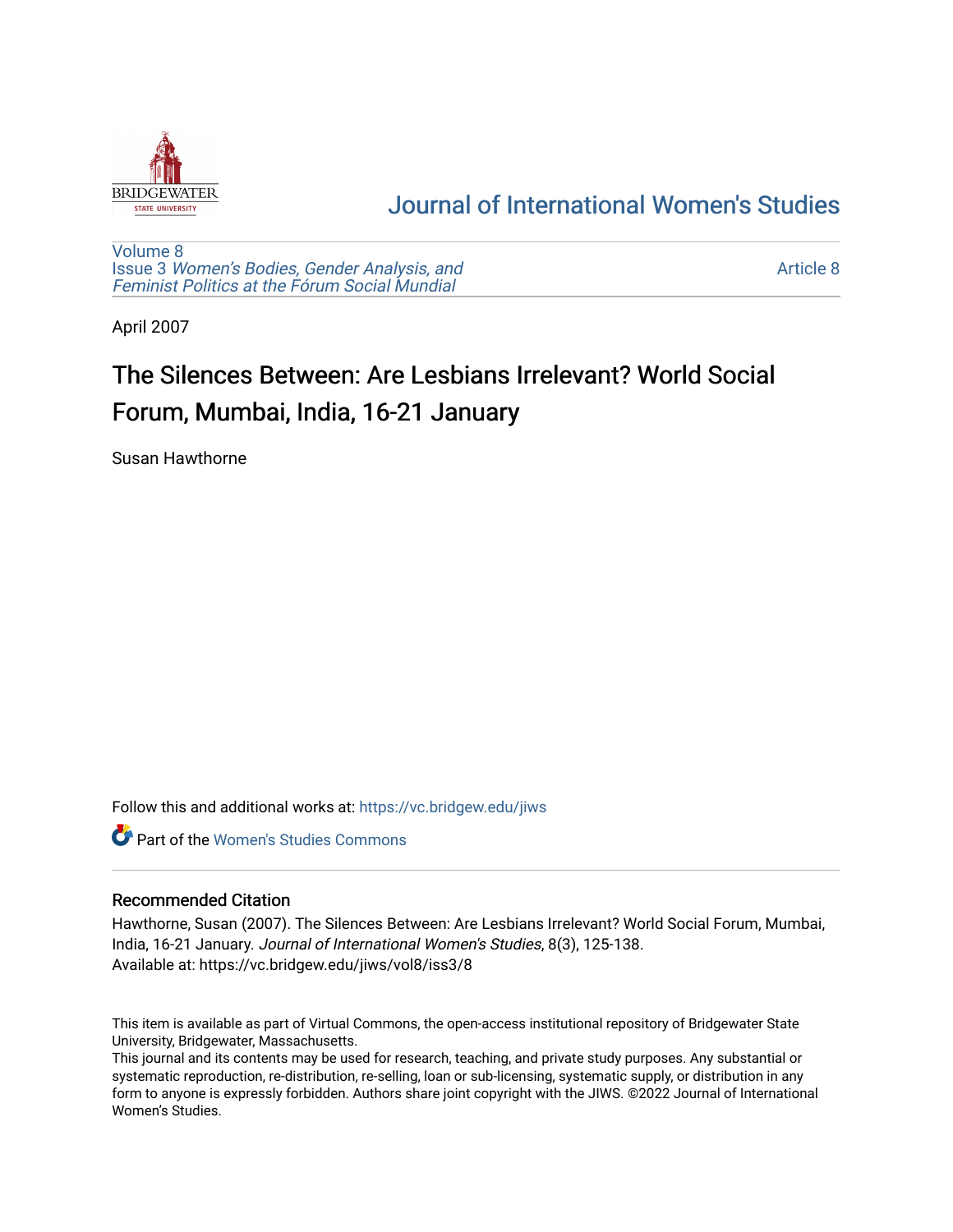This journal and its contents may be used for research, teaching and private study purposes. Any substantial or This journal and its concents that the current research, reading and private study purposes. Any substantial or<br>systematic reproduction, Revalshabilition, he selling, real chysical sing, systematic supply or distribution i to anyone is expressly forbidden. ©2007 Journal of International Women's Studies.

# **The Silences Between: Are Lesbians Irrelevant? World Social Forum, Mumbai, India, 16-21 January**

By Susan Hawthorne<sup>1</sup>

#### **Abstract**

In this essay, I reflect on my experience at the Mumbai World Social Forum in 2004. I begin with a discussion of silence as methodology in research with, by and about lesbians. I examine the silence around lesbian politics as well as the silences between lesbian activists and those they encounter in discussion, political activism and research settings. I explore some of the differences and similarities between Australia and India both within the mainstream culture and in the freedoms or otherwise of lesbians. I then go on to describe the workshop I organized for the Mumbai World Social Forum on "Torture" of lesbians: what can be done?‖ in which a number of politically silencing factors come into play. I investigate the ramifications of this session in terms of the marginalization of lesbians at the World Social Forums and the implications for future Forums.

The poem that accompanies the essay is extracted from "India Sutra," a long poem that arose out of my attendance at the Mumbai World Social Forum and my subsequent travels in India with two lesbians, one of whom was born in India.

*Keywords***:** lesbian, silence, marginalisation (or World Social Forum)

―…the many silences that fall in between the uttered and the unutterable" –Maya Sharma. *Loving Women: Being Lesbian and Underprivileged in India*, 2006:104.

They hear my words but not the silence between us. –Susan Hawthorne, "India Sutra" 2005a: 153-4.

The World Social Forum, since its beginnings in 2001, has provided a structure for social justice activists, most of whom could be described as left-leaning and progressive and some of whom are aware of issues around class, race and ethnicity, ecology, feminism, disability and sexuality. The latter three are areas in which there is

Journal of International Women's Studies Vol. 8 #3 April 2007 125

<sup>&</sup>lt;sup>1</sup> Susan Hawthorne is a Research Associate at Victoria University, Melbourne, Australia. She has a Ph.D. in Political Science and Women's Studies from the University of Melbourne. For the last four years, she has been researching the torture of lesbians and has presented her work to a wide range of fora. She has published in *Signs, Journal of Hate Studies, Women's Studies International Forum, Women's Studies Quarterly, NWSA Journal, Canadian Women's Studies* and elsewhere. She is the author of five books and (co-) editor of ten anthologies. Among her books are *The Butterfly Effect* (poetry, 2005), *Wild Politics: Feminism, Globalisation and Bio/diversity* (2002), co-editor with Bronwyn Winter of *September 11, 2001: Feminist Perspectives* (2002), co-editor with Renate Klein of *CyberFeminism: Connectivity, Critique and Creativity* (1999). She is also a novelist, aerialist, and Publisher at Spinifex Press.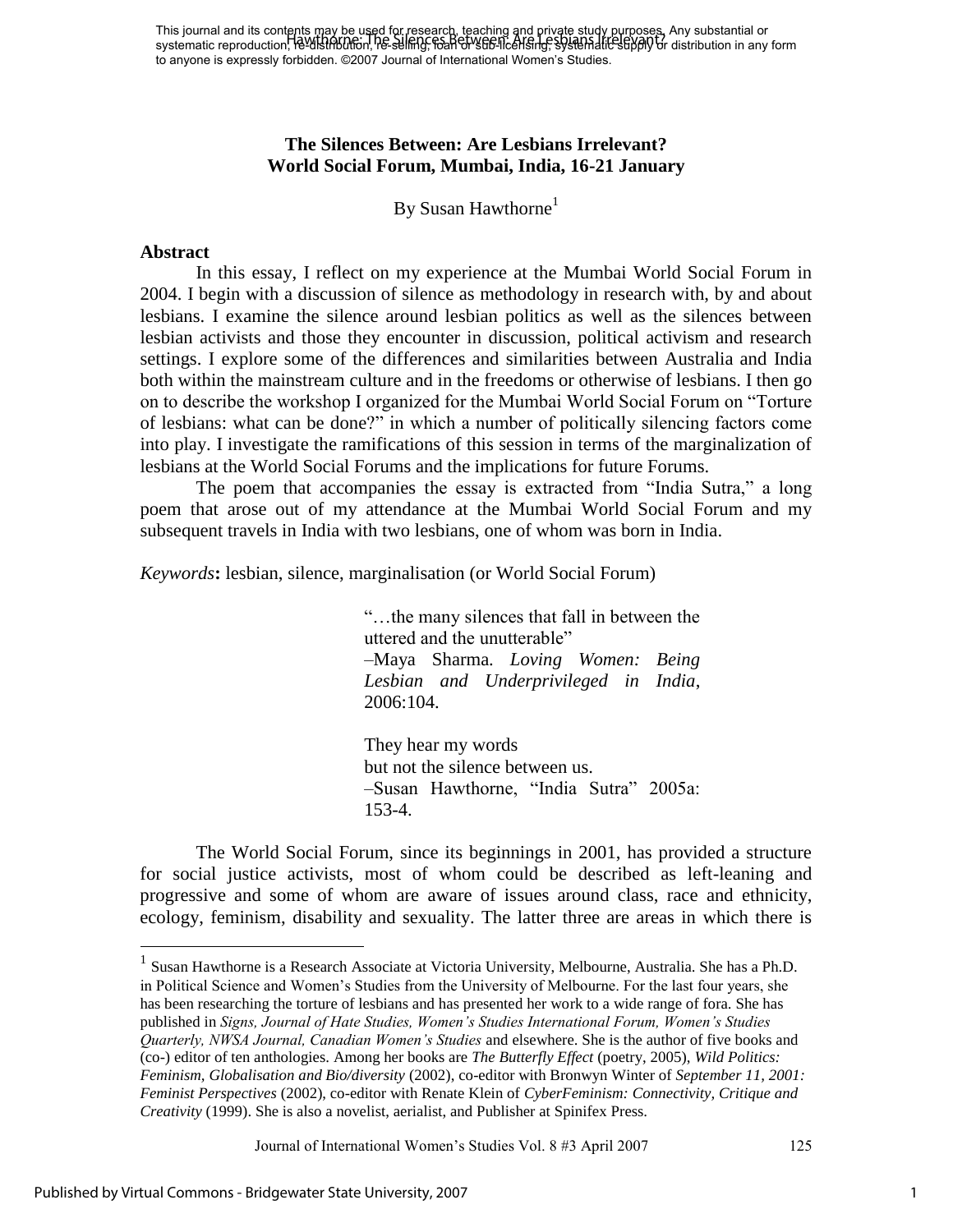much more work to be done and in this essay I want to discuss the particular gaps in knowledge around lesbian feminism. I specify lesbian feminism because there has been some incorporation of the queer agenda, and perhaps because of this, campaigns and debates relating specifically to lesbians, when the critique is made from a feminist perspective, remain marginalized and ignored. Furthermore, the high profile of "lesbian antifeminists‖ (Hanscombe 1991: 217) has skewed perceived agendas of lesbians to the extent that many in the heterosexual community think that what lesbians want is hot sex, sex toys, "our own pornography" and a host of other commodified "desires" that lesbian feminists have long argued against.

I have encountered similar levels of misperception and marginalization among those of the left in Australia and other Western countries, so my critique has more general application than would be suggested if I were to say that the shortcomings I point to at the Mumbai World Social Forum (WSF) were to be taken as directed solely at the Indian organizers.<sup>2</sup> However, it would also be misleading to suggest that there is no fear of the word lesbian in India. A report by Caleri, the Campaign for Lesbian Rights (1999: 17) is used by Maya Sharma (2006: 5) to indicate why she uses the word lesbian in her survey of working class lesbians in India. The word 'lesbian' is:

> …so loaded with fear and embarrassment and prejudice, a word shrouded in silence, a whisper that spoke of an identity that must be hidden from others, that frightening word that dare not cross the threshold (Caleri Report 1999:17).

# **Methodology: Silence**

Maya Sharma's (2006) survey of underprivileged lesbians in India provides a rich vein of material on the effect of silence on researching lesbians. Using the word lesbian provokes what she calls a "discourse of catastrophe" (Sharma 2006: 38), while on the other side the need for nuance, for understatement can result in what might be called a discourse of ambiguity. In attempting to ascertain the nature of two women's relationship, she is confronted by a wall of silence. She writes:

> In the effort to get this critical information, if I was given only silence and ambiguity, then this was the material I would have to work with. If the silence could not be or were not to be broken, I could at least render that silence visible, acknowledge its presence, its power, its contradictions, and its inevitable consequences (Sharma 2006: 114).

Silence is a crucial factor in the methodological challenges of pursuing research on lesbians. The key to lesbian methodology is unlocking silences and making visible the hidden (Hawthorne 2003a, 2003b). This is a huge challenge to any kind of intellectual inquiry. It requires reading between the lines (Hawthorne 2006). It requires decoding language, reading through metaphors (Hawthorne 2005b) and "seeing the world slant". It

Journal of International Women's Studies Vol. 8 #3 April 2007 126

<sup>&</sup>lt;sup>2</sup> There is a small but growing literature by and about lesbians in India. See Namjoshi (1993a; 1993b; 1996; 2000); Thadani (1996; 2004); Vanita (2005); Sharma (2006).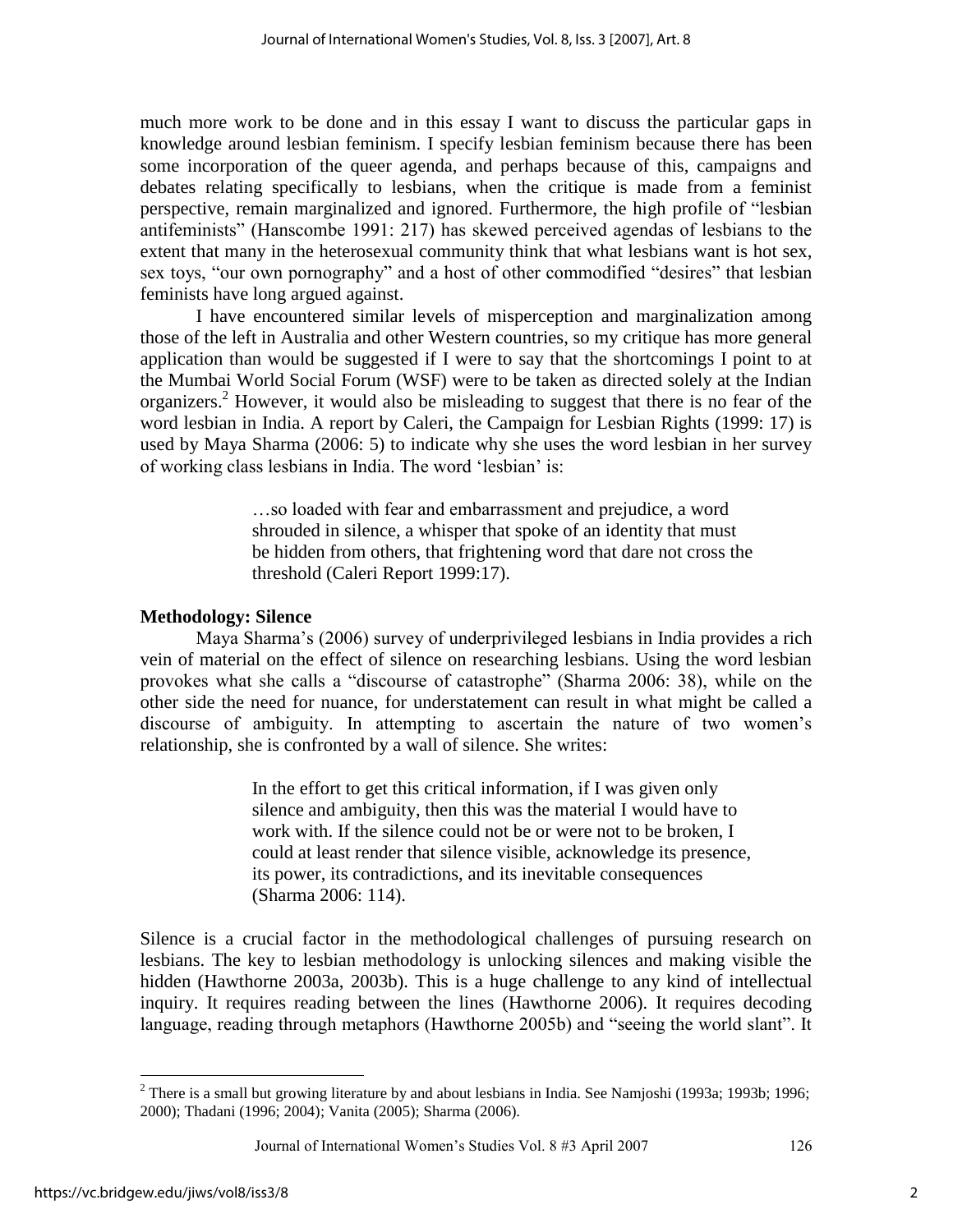also requires looking at the particularities of lesbian experiences asking questions about the concrete differences in lesbian lives—not assuming an attitude of "fitting in".<sup>3</sup>

Lesbians are not the only group to be buried by silence. It is a strategy used against the disabled and against peoples considered to be at the margins of society (the homeless, Indigenous peoples, nomads, travellers, and gypsies). Lesbians encounter silence about our histories, about family forebears. As I write elsewhere:

> Most lesbians' lives remain undocumented in the sense that either their names are known to us but their sexuality remains hidden or their sexuality is known to us but their names remain hidden (Hawthorne 2005b: 12).

Sharma faced this paradox also when attempting to follow up on a Missing Person's Report that indicated that two women had eloped. The report included only first names and these had been changed to protect their identities. Tracing backwards Sharma was able to find the women, but she was then confronted by the politics of speaking out, the ‗politics of utterance' (Sharma 2006: 10). Speaking, naming, uttering are critical strategies of lesbian activists. But speaking up can cause riots, as occurred in Delhi when Deepa Mehta's film, *Fire*, was released into cinemas in 1998. Shiv Sena, a right-wing political party organized demonstrations and demanded that the film be withdrawn because of its depiction of a "physical relationship between two married sisters-in-law living in a joint family under the same roof" (Sharma 2006: 11). To speak as lesbian, to suggest that lesbians can live rich and fulfilling lives, is to suggest that men might not be as important as they are made out to be.

Silence as a strategy of suppression intensifies the difficulty of fighting for an end to discrimination, an end to violence, and an end to the kind of marginalization that makes lesbian existence an impossible thought. So how can a lesbian speak if she has no voice? How can these faceless and nameless beings have anything to say? If she comes from nowhere and is identified with no place of her own, how can her rights be as important as all the clamouring others?

 The lesbian is cast off the traditional family tree like a free-floating astronaut in space. Instead of devoting her life to reproducing that family tree, she opts to step off the branch, to speak on her own behalf, to break that brittle silence.

Part of that brittle silence is one's own self-censoring behaviours which are particularly evident in cultural settings that are not one's own. The silence shifts between "personalised silence" within a social, political, and cultural context as well as the selfsilencing of the person coming in from outside that context. This describes the rather wobbly position I stood in at the Mumbai WSF.

#### **Methodology: Where I Am Coming From**

I have been an activist in the feminist and lesbian movements for more than thirty years (Hawthorne 2003a). My activism has spanned collectives providing support for victims of rape and abuse; organizing political and arts related conferences, events, and

Journal of International Women's Studies Vol. 8 #3 April 2007 127

<sup>3</sup> Jennifer Kelly's *Zest for Life: Lesbians' Experiences of Menopause* (2005) is an excellent methodological model which challenges assumptions about lesbians in the arena of health, both among health practitioners as well as lesbians themselves.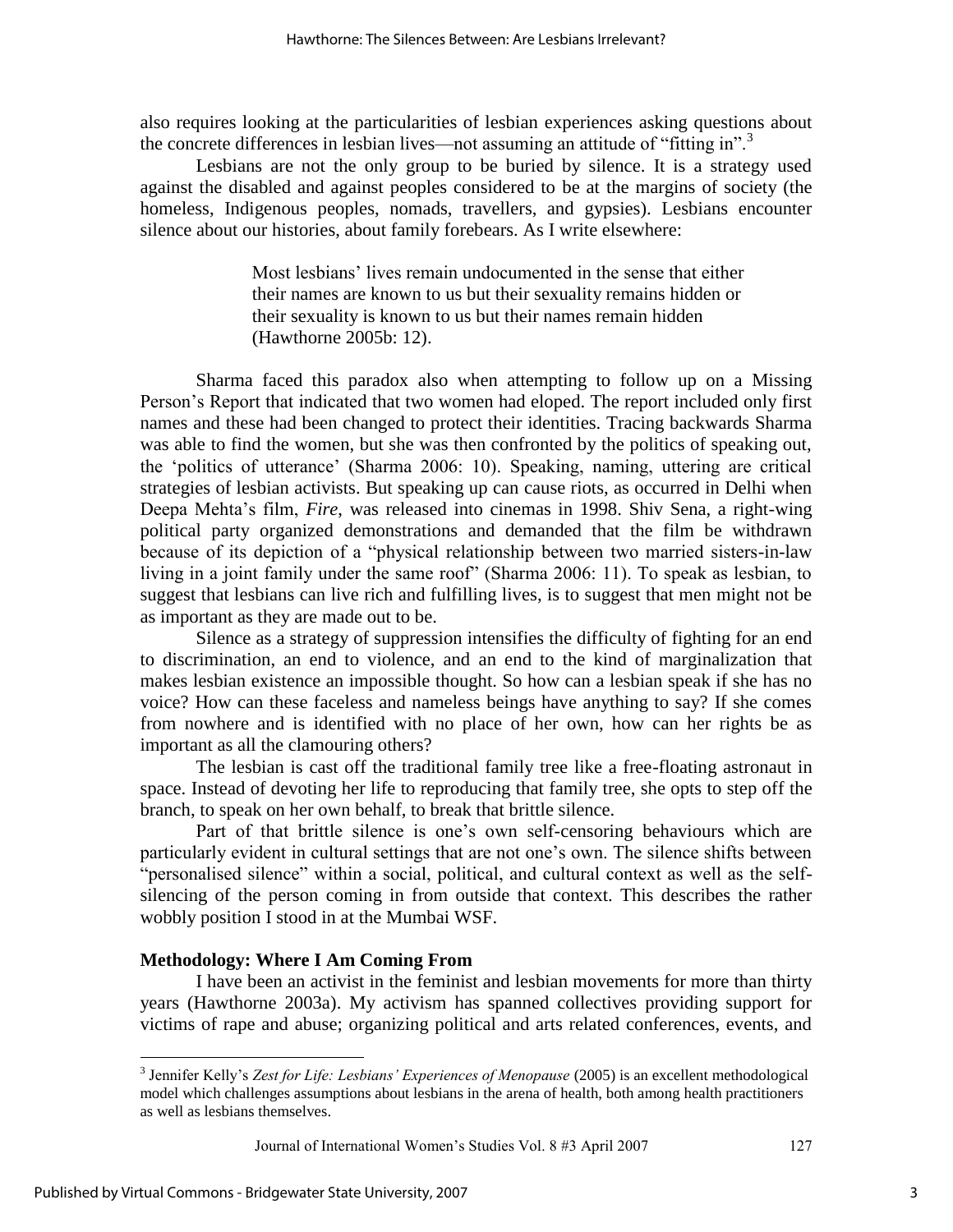festivals; writing, analysing, publishing and participating in grass roots political activism. I have never joined a political party. For me as a lesbian I have a heritage that is dispersed through time and place, but I am hugely influenced by my own time and place (Hawthorne 2005b).

As a lesbian feminist, I participate in the political arena as a dissenting voice. When I travelled to Mumbai in January 2004, I did so as a feminist with an academic and activist analysis of globalization and war (Hawthorne 2002; Hawthorne and Winter 2002). This analysis encompassed a political life that was simultaneously that of a participant and that of an observer. When I entered the grounds where the WSF was taking place, I brought with me the experience I have gathered as an organizer of international and local events (although none on such a grand scale as this) and my personal experience as a lesbian speaking out in a possibly hostile environment.

I had proposed a women-only session to discuss the increasing evidence of the torture of lesbians across the world, entitled, "Torture of lesbians: what can be done?" When I proposed the session, questions of language went through my head. What would be the response to the word "lesbian"? Would my use of "lesbian" lead to the workshop being rejected? Since I wanted to discuss the issue of torture of lesbians, the only path was to use "lesbian," not "same-sex," not "sexual minorities" nor "sexual orientation." With these questions rattling around in my head, I made it clear in my description of the session that it was a discussion-based workshop for lesbians, by lesbians, and about lesbians.

In the eighteen months preceding the WSF Mumbai, I had been researching the incidence of the torture of lesbians (Hawthorne 2003b) and I was interested in making links with others involved in similar research. I did not expect lesbians who had directly experienced torture to attend since it seemed unlikely that anyone with such experience would come to a workshop run by an unknown person from a foreign country. As it turned out, I was right in my estimation. I was, however, interested in increasing the awareness of lesbians and feminists that torture was occurring and in strategizing or possibly creating a network that could pool information and resources.

In the next section, I briefly describe some background on political events in Australia, especially the shift that has occurred in the past decade under a conservative government. Like the U.S.A., in Australia the so-called left has moved to the center and can sometimes be seen to endorse political policies that in the 1970s we would have labelled right wing.

Australia is not alone in being part of this shift. It is a global phenomenon and is evident in most English-speaking, European-derived countries.

# **The Australian Context**

In Australia we have seen a significant dismantling of infrastructure which feminists and others in the left have built since the 1970s. The feminist movement from time to time is accused of either being irrelevant or disappearing or of having died. None of these things have been the case since my involvement first began around 1973. Not for me, and not for any radical feminist or lesbian activist I know. Individuals may go through periods of burn out, organizations may come and go, but there are many political campaigns that could not have been fought without the support of radical feminists and lesbians. But who will fight for lesbians when the going gets tough?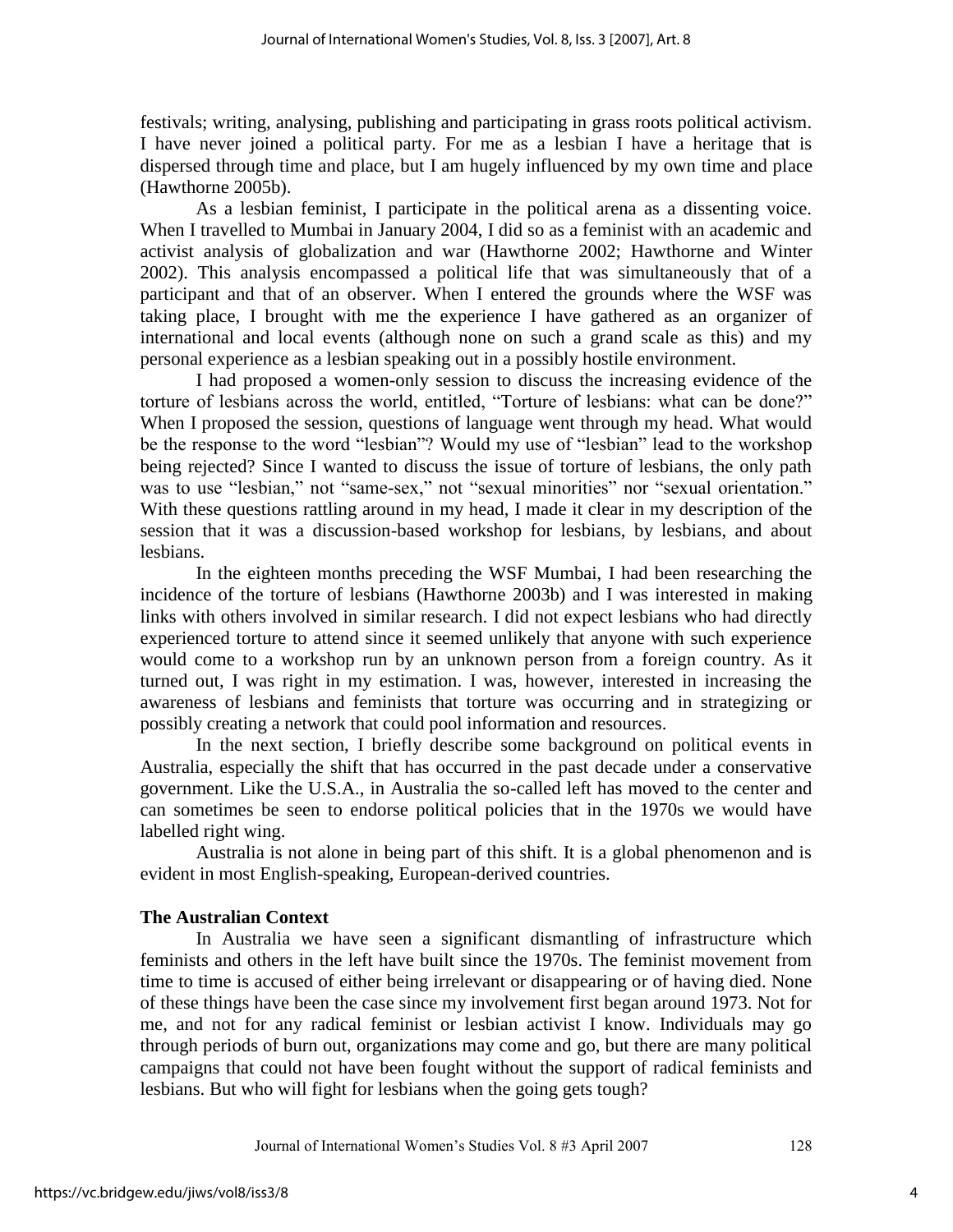In the lead-up to the federal elections in Australia in 2004, a Family First Party campaign worker (a right-wing Christian party) made a joke about burning lesbians at the stake, and no media organization objected.<sup>4</sup> If such a bad joke were made about anyone from a marginalized ethnic or religious group, voices would be raised in protest. All that happened was that the worker was later stood aside. To speak out on behalf of lesbians is somehow seen as *passé*, boring, not relevant to the real political fight. Lesbians are not just marginalized, lesbians are simply not a fashionable group to support in any campaign for justice, and I suspect that the difficulty of doing so will increase.<sup>5</sup>

There is a misconception that lesbians are all comfortable middle-class and well educated. This cannot be said of any group, and the evidence is overwhelmingly against it. In Western countries, lesbians are seen to have it easy because the legal position of lesbians has historically been less well defined. But lesbians have been always overrepresented in prison populations; young lesbians have been incarcerated in mental asylums and often over-medicalized with treatments like electro-convulsive therapy (ECT); these days, young lesbians are offered mind-numbing anti-depressants. These are not the features of a comfortable population. In some countries, the death penalty is carried out against lesbians, and in-between lie a range of acts of violence and torture that lesbians suffer simply because of their sexual orientation (Hawthorne 2006: 33-58). In 2004, the Australian government had a chance to vote at the UN on "Human Rights and Sexual Orientation." The Howard government took the same stance as the U.S.A. under Bush, and abstained. Outside of activist lesbian groups, there is no political campaign to institute basic human rights for lesbians. Has the media informed us that human rights, so vigorously promoted for political kudos, do not exist for lesbians? What would you want from others if you found yourself at the center of such a violation and no one spoke out on your behalf?

Even among lesbians the knowledge of these issues is not well understood, but what is understood is the visceral response: the reaction of fear and silence around the politics of lesbians. Some argue that lesbians are copping it tough because so many lesbians are having babies and bringing up children and that this scares the religious fundamentalists. But this is a smokescreen. The *reproductive medicine* industry benefits from the raised success rates of its *largely* failed technology, and children growing up in lesbian families do at least as well as children in heterosexual families. Some argue that lesbians are wanting it all, and that along with gay men now even want to take away the heterosexual ritual of marriage. So both Liberal (conservative party) and Labor (center left party) got together and, prior to the election in October 2004, introduced a new discriminatory law against marriage between lesbians or between gay men. How long since both parties decided to gang up on a single group? How many voices of protest were heard against this? Given the Howard government's record on the UN protocol, this was not a surprising move by the conservative Liberal government. But I was appalled

Journal of International Women's Studies Vol. 8 #3 April 2007 129

<sup>&</sup>lt;sup>4</sup> It strikes me that this event in Australia shares something with the Shiv Sena protests in India. In India there was outrage, shock, and violence at the depiction of lesbian sexuality; in Australia, threats of violence against lesbians were met by a resounding silence.

 $5\overline{I}$  know from my own efforts of campaigning against the torture of lesbians. In spite of several approaches by me to Amnesty International, whose core business is protesting torture, and in spite of several expressions of interest in an article, when it comes to publication the article has been pushed aside for something more important.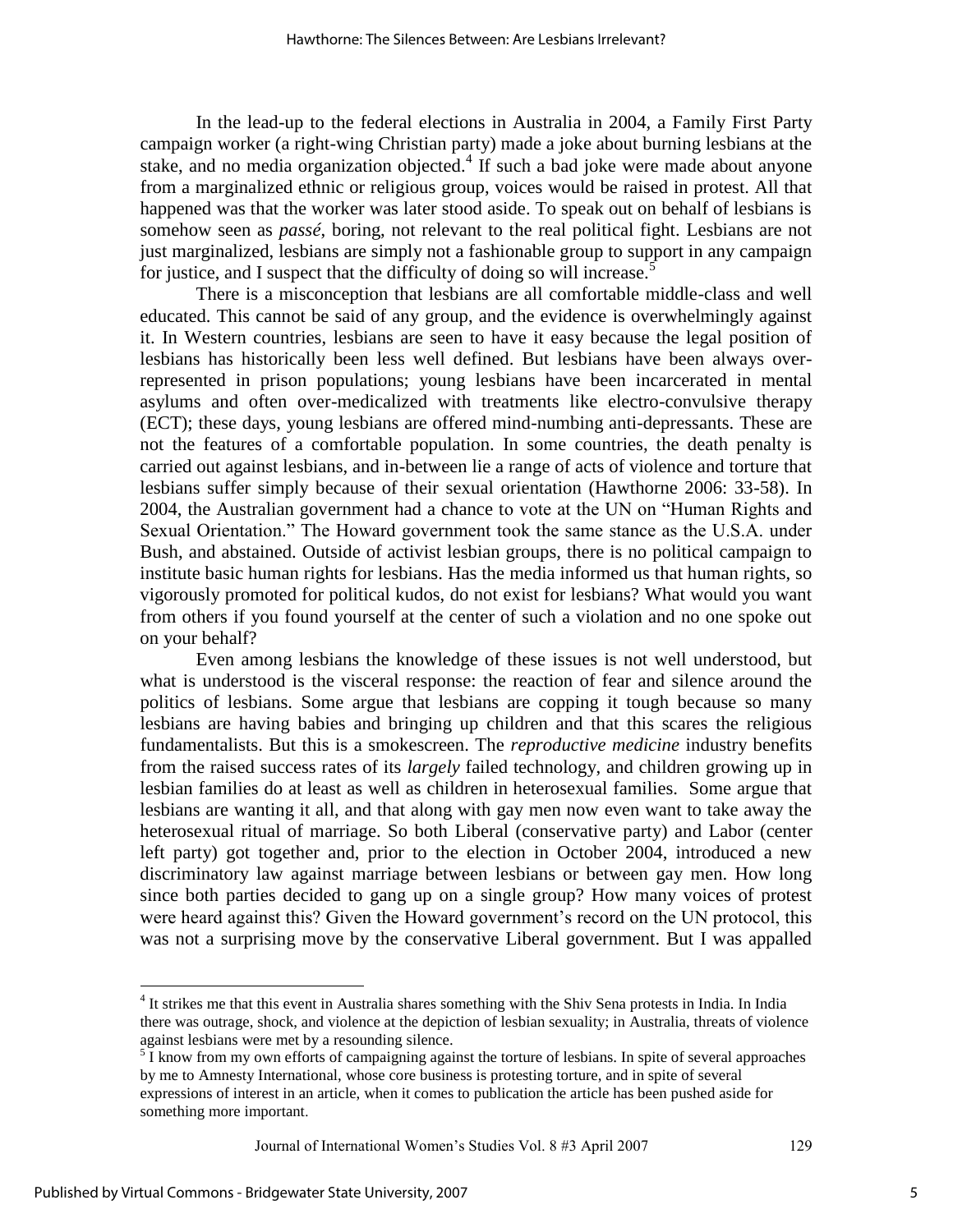that the Labor Party was prepared to violate progressive policies—as they have on refugees—once again.

#### **The World Social Forum, Mumbai, India 2004**

The World Social Forum slogan for Mumbai is "Another world is possible". But just as in Australia, lesbians are sidelined, so too in this "new world" of diversity, lesbians have been pushed off the tree.<sup>6</sup> In the pre-Forum information there is much talk of inclusivity, but this rhetoric of inclusivity has smothered the voices of lesbians.

Many good things are going on in activism around Dalits, Adivasis, Tribals, unionised rag-picker children in the organization Bhima Sangha, disability, as well as discussions around efforts at decriminalising Section 377, which outlaws "unnatural acts‖. The latter is a derivation of the Victorian British law and unnatural acts at the time included contraception. The law these days is used to prosecute homosexual men and sometimes lesbians (Voices Against Section 377. n.d.).

My despair, however, centers on the complete marginalization of lesbians. The official program is not a good beginning. There are two sessions (out of several thousand) with the word lesbian in the title. Others contain terms such as  $LGBTI$ , sexuality, queer, sexual orientation, sexual minorities or sexual rights. I find six sessions that appear to be about sexual orientation (although the titles may be misleading). I find: "A dialogue between various movements on sexuality issues"; "Human rights violations against sexuality minorities around the world"; "Sexual Rights"; "Sexuality, Nationalism and Fundamentalism". These sessions are held in large spaces that seat several hundred.

The two remaining sessions (including my own) specify lesbian. But almost unbelievably in a five-day program, they are at the same time in locations at opposite ends of the site—a massive venue reminiscent of an agricultural showground with barnlike venues, enormous marquees, an outdoor stage and a host of alleys filled with arts, crafts, political pamphlets, and food stalls. The two sessions are: "Lesbian activism in a fundamentalist patriarchal society" run by the Anchal Trust in C85 and "Torture of lesbians: what can be done?" in B42 run by me under the name of the Coalition of Activist Lesbians  $(COAL)$ .<sup>8</sup> It is not even as though the sessions were dealing with different topics. All it served to do was to split a small and committed group of women, increasing the difficulties for the organizers of both sessions.<sup>9</sup>

By chance, I meet the women from the Anchal Trust and we discuss the possibility of combining the two sessions, but there is no way of announcing such a change, and as both sessions are so far apart, it is not workable to redirect those wanting to attend one session to the other.

Journal of International Women's Studies Vol. 8 #3 April 2007 130

 $6$  Sharma reflects on this in her story about the relationship between Rekha and Dolly (2006: 52-60). She writes: "Rekha had transgressed the boundaries of the 'normal', hence she had forfeited her right to familial love and care"  $(2006:55)$ .

<sup>&</sup>lt;sup>7</sup> LGBTI is a common abbreviation for Lesbian, Gay, Bisexual, Transgender, Intersex. It is an uncomfortable alliance as there are many very different challenges to be met hardly any of which are congruent. Lesbians and Intersex people have complained that it does not meet their needs.

<sup>&</sup>lt;sup>8</sup> COAL (Coalition of Activist Lesbians) the only lesbian organization in the world to be a UN-registered NGO.

<sup>&</sup>lt;sup>9</sup> Reading the program, I get the sense that all the women are heterosexual (or gendered) and all the sexual minorities are men, or trans- or ungendered. So very few of us are brave.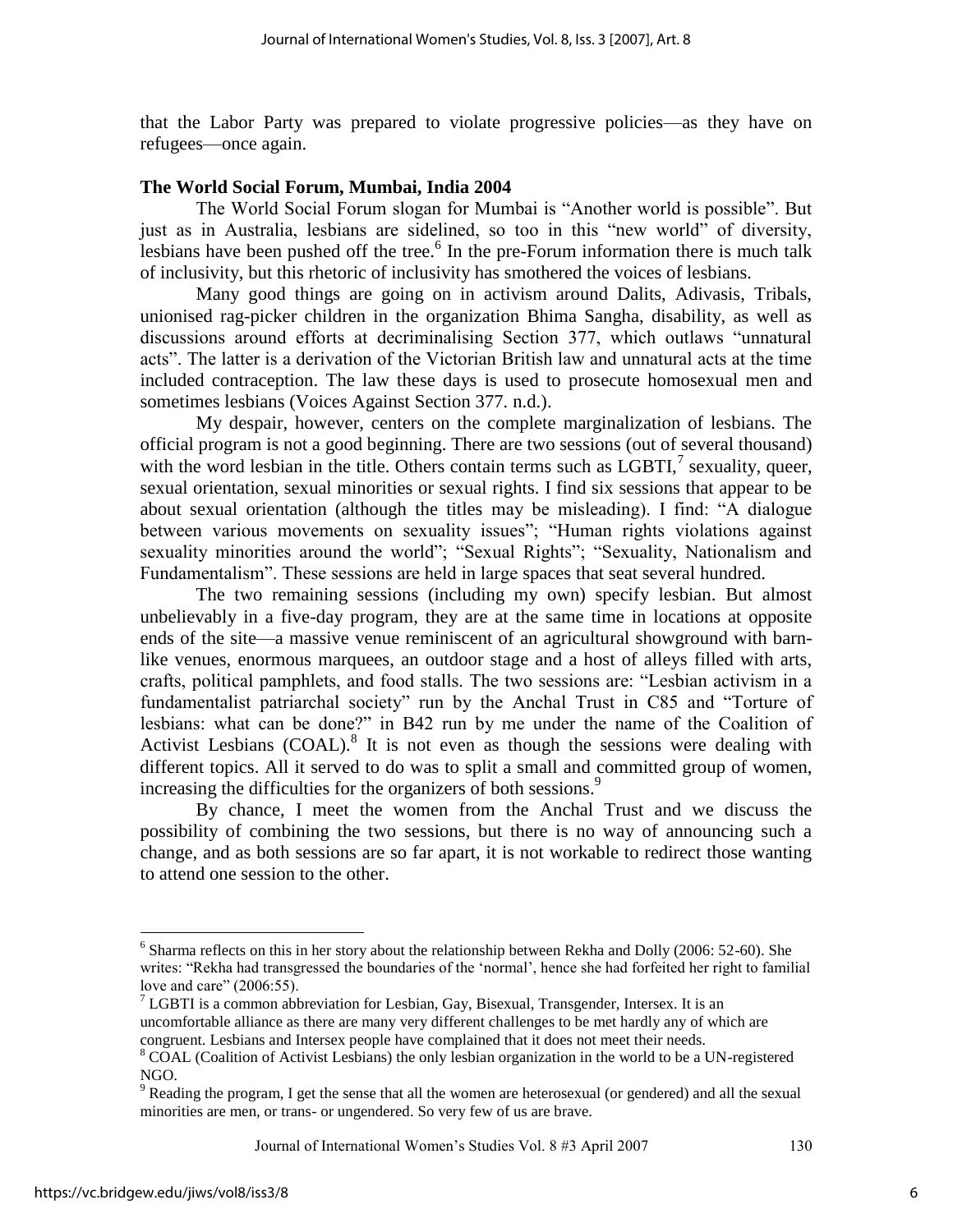So I go ahead with my session. I go looking for B42. I am not surprised to discover that it is located at the outer fence line, about as far away from the main action as possible. But what does surprise me when I come near to it is that the rooms run B45, B44, B43 … B41. Where is B42? Is this a metaphor for lesbian invisibility? Yet another erasure of lesbians? Eventually I find the entrance around the other side of the row of rooms. It takes some women more than an hour to find the room.

In the program, I had specified it as a women-only session, although unknown to me this is not specified on the paper program. There are a number of sessions for Muslim women listed as women-only, so it does not seem like a controversial move.<sup>10</sup>

And so we begin. First comes a group of heterosexual (they claimed this identity) social work and psychiatry students wanting to know more. But when pressed they were quite comfortable saying that for young delinquent (their term) women in institutions they would provide first entertainment to distract them from sex with one another, and secondly counselling in order to rehabilitate them. Their strategy, therefore, is to heterosexualize any lesbians they encounter in their work. I attempt to raise the question of why these young women are in institutions? And I begin to question the students about why they are so keen for these young women potentially in their charge to return to their families in order to marry.

After some discussion, I explain that I do not see my role in this session as educating social work and psychiatry students, but that I hoped they could see how their actions could lead to the kind of trauma I was talking about. The issue here is not a huge cultural gap between India and Australia, $11$  but rather a gap in understanding caused by an acceptance of heteropatriarchal reality as the norm. A man from the media appears at the doorway at one point, and I inform him that this is a women-only session. He accepts this and turns away.

During this discussion a number of other women have drifted in and so we move (for the third time) to introductions. We have just completed going round the group of about twenty to thirty women when another man appears. I explain that this is a womenonly session. Someone explains that he is an  $FTM<sup>12</sup>$  transsexual. I respond, "How can I know this?" Had this person said, "I am a bearded lesbian," perhaps my response might be different. But the person in question uses a male identity. After a few responses back and forth the FTM agrees not to come in. At this point, a woman rises to leave, then another. Several other women follow suit. And the conversation that has begun so productively is shattered.

With this single "intervention", the discussion of the torture of lesbians is sidelined. I try to explain to those remaining my sense of betrayal when lesbians decide to throw in their lot with men, taking on a male identity but still wanting to be recognised as women; when transsexuals (whether MTF or FTM) continue to have relationships that

Journal of International Women's Studies Vol. 8 #3 April 2007 131

<sup>&</sup>lt;sup>10</sup> But for some reason transsexuals do not wish to attend sessions specifically for Muslim women, whereas they do wish to attend a session on the torture of lesbians.

<sup>&</sup>lt;sup>11</sup> As former British colonies, Australia and India share many social, political and cultural institutions and past times (such as cricket!). I accept, however, that the pressures to marry in India are greater than they are in Australia. What was not problematic to them, but equally Western, was their psychiatric and social work theoretical models. It is as Giti Thadani (1996) points out, an issue of political expediency to constantly cite the problem as contamination by Western culture. India, as her research shows, has a very long tradition of lesbian culture stretching back many thousands of years.

 $12$  FTM refers to Female to Male transsexual; MTF is used for Male to Female transsexual.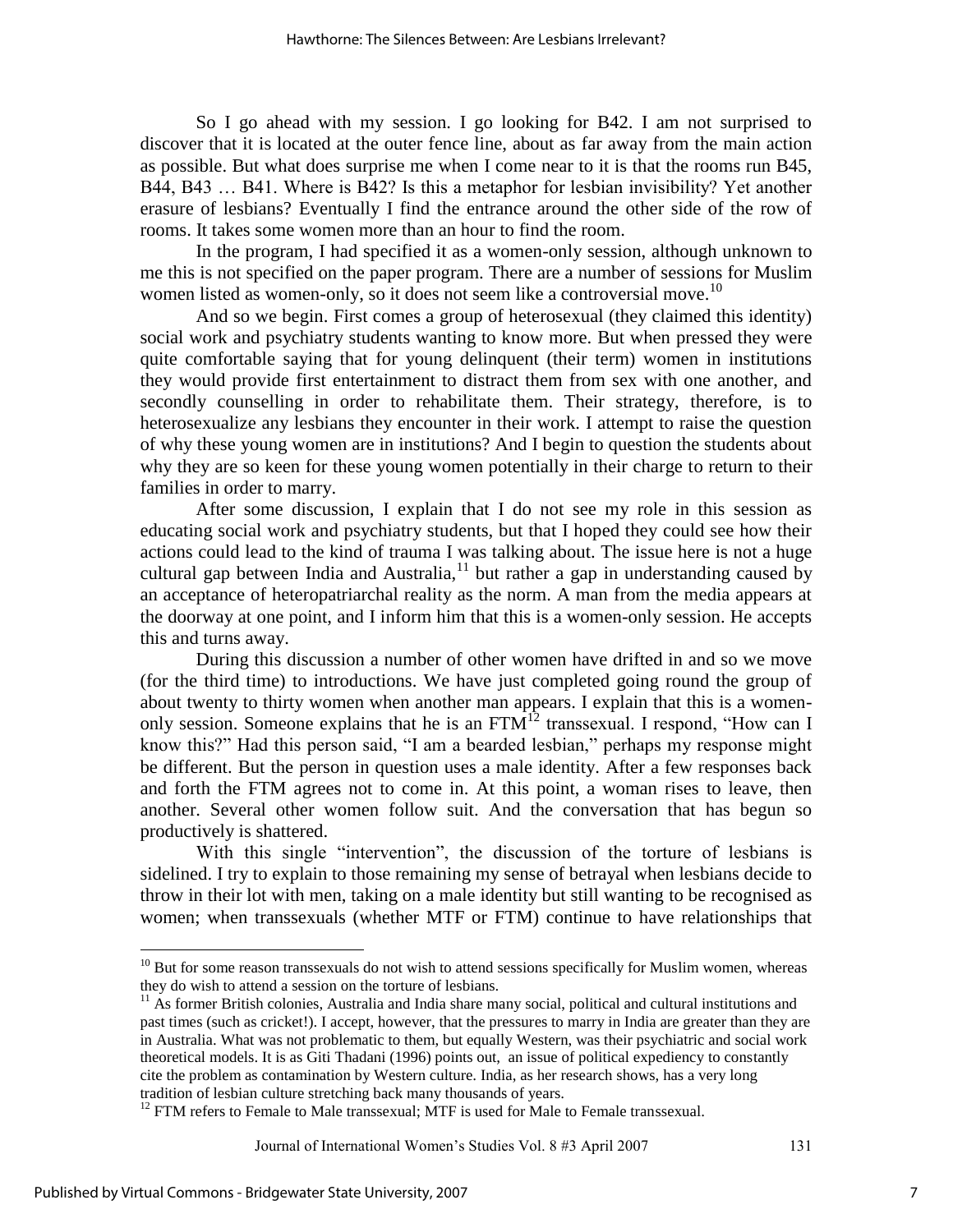appear heterosexual thereby accruing heterosexual privilege; when transsexuals who have grown up as men want access to spaces which have been hard won by women-born lesbians.<sup>13</sup> Putting it simply, when transsexuals do not take responsibility for their own political decisions and campaigns, but in one way or another decide to ride on the backs of women's and lesbians' organizations.

A woman from France says, we should move on and not have the conversation monopolised by the rupture, and so I begin again. But the atmosphere has changed. It has changed utterly, from one of openness to one of fragility.

What comes out of the session?

One participant who works for a lesbian and bisexual women's network in the state of Kerala speaks about two women in Kerala whose house has been burnt down because they are living as lesbians. She also speaks of two policewomen, one of whom was sacked from her job and later married.<sup>14</sup>

An Iranian woman comes in and I ask her a few questions about the situation of lesbians in Iran.<sup>15</sup> She talks about the punishment of lesbians, in particular the flogging. She stays only a short time in the meeting, and soon leaves after saying that she is not a lesbian.

Deepa Nair, a lawyer, then talks about Section 377 and the efforts being made to repeal the law. She says that it does not specifically target lesbians, but is sometimes used to prosecute lesbians for unnatural acts (Voices Against Section 377 ND: 31-2).<sup>16</sup>

Ellen Woodsworth, an out Vancouver City Councillor, speaks about the silencing of lesbians and how hard it is to work politically in the left and to raise lesbian issues. She points out that when she travels to Cuba she has to remain silent.

Two women from Jagori, a New Delhi-based women's group, come in selling calendars with photographs by Giti Thadani. Several women express interest in purchasing them and the group slowly dissipates. Nevertheless, it seems a fitting end in some ways. At least it has finished with lesbian-centred images by one of India's most radical lesbian theorists.

We all go our separate ways. The workshop has, in my eyes, failed to meet any of my expectations. Possibly those expectations have been too high. Worst of all is the sense that even greater division has been created through the workshop: divisions between

Journal of International Women's Studies Vol. 8 #3 April 2007 132

<sup>&</sup>lt;sup>13</sup> This is familiar territory for many lesbians who have been activists over the last couple of decades. There are countless examples of this in the U.S.A. and Australia, and I have seen the destructive nature of transsexual and transgender interventions in lesbian and feminist organizations (Hawthorne 2003c).

<sup>&</sup>lt;sup>14</sup> See Thadani who writes about violence against lesbians and lesbian suicide (1996:101-105), and Sharma who writes about underprivileged lesbians in India and the "many silences that fall in between the uttered and the unutterable"  $(2006:104)$ .

<sup>&</sup>lt;sup>15</sup> Monika Reinfelder notes that in 1990 the German government granted asylum to an Iranian lesbian "who would have faced the death penalty had she been forced to return to Iran" (1996: 18). Reinfelder also writes that in Iran, the methods of execution are cruel and painful "hanging, stoning, being thrown off a cliff or high building, or facing a firing squad" (Reinfelder 1996: 12). Other reports indicate that lesbians "have been beheaded or stoned to death" (Reinfelder 1996: 12).

<sup>&</sup>lt;sup>16</sup> The problem of invisibility of lesbians in India is indicated by the omission of the word lesbian from the glossary of an otherwise useful handbook, *A Guide to Your Rights: Legal Handbook for Sexual Minorities in India*. The glossary does include bisexual, homosexual and transgender. I point out, however, that this is not exclusive to Indian organizations as the National Women's Studies Association (NWSA) in the U.S.A. in 2005 had precisely the same kind of omission from its list of keywords for conference presentations. The keyword list included Sexuality, the Body, Identity, Homosexuality and Transgender, but not Lesbian.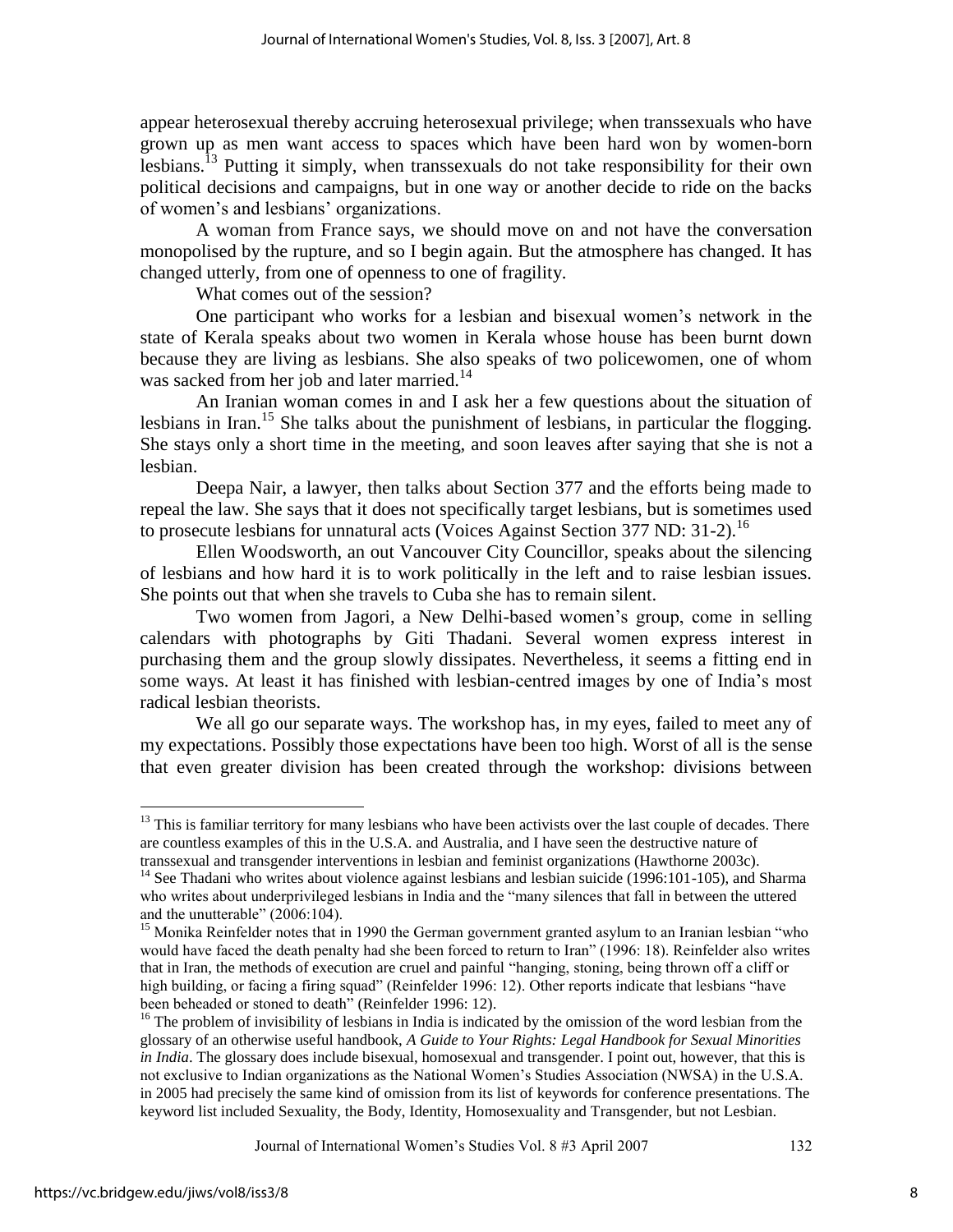heterosexuals and lesbians with entirely different worldviews; divisions between lesbians caused by unthinking inclusivity. And yet worse again, that these divisions have sidelined the reason for the workshop and no network, no connections between lesbians pursuing matters of social justice have been achieved. I cannot decide if the failure is mine, or in part caused by the bad scheduling, or whether it is an inevitable part of working in an environment where too many very different political agendas are competing for the impossibly small space for lesbians in the world for justice.

### **After the Workshop**

Two days later, I attend a popular session on "Sexuality, Nationalism and Fundamentalism". It seems a promising topic. It includes a series of speakers from several countries, women and men, *hijras*<sup>17</sup> and gays, heterosexuals and queers. If any speaker is a lesbian she does not say that in her introduction. After an hour in the room, I have heard the word lesbian used only once and negatively: *lesbian dogma*. I rise to speak and suggest that lesbians are severely under threat. That the silence around lesbian existence, the putting down of lesbians is happening at the same time as queer is becoming fashionable. I agree with one speaker who says that the rape of gay men is a crime. But I go on to say that lesbians are tortured in countries all around the world; that lesbians are raped in an attempt to heterosexualize them. I point out that lesbians have become a litmus test for freedom. Until heterosexuals and queers see the torture of lesbians as an important social issue, I despair that another world really is possible.

No one responds to my challenge. The same speaker who has raised the issue of the rape of gay men ends her talk by saying that "Gender allows us to escape from our bodies."

Gender is a complex issue and the desire to escape from our bodies strikes me as a very strange response. A number of lesbians talk to me at the end of the session, one of whom is wearing a T-shirt with a great slogan: *Heterosexuality isn't normal – just common*.

The visibility of queers and transsexuals at the WSF is considerably higher than that of lesbians. There is a march later the same day where protestors carry banners claiming that hijras are women. But as an Indian lesbian sitting beside me says, "They are also men. Why aren't they claiming that? And why do they insist on dressing in ways that stereotype the worst aspects of femininity?"

Here perhaps is a core issue: what is the relationship between the social and cultural development of women and men and the bodily experiences of women and men?

#### **How Lesbians Are Relevant**

As a lesbian, I experience my body socially in very different ways from my heterosexual women friends. Only this week I attended a wedding in which, in spite of the mother of the bride's efforts to equalize many aspects of the ceremony, heterosexual culture—its social, political and bodily expressions of heterosexuality—was highly visible. As a lesbian, I have consciously resisted heterosexual norms and, even if I sometimes fail, on a day-to-day basis my way of moving, walking and *not* using my hair, neck, eyelids or mouth to attract men is a challenge to heteronormative behavior. As a

<sup>17</sup> *Hijras* have played a social role in India for many years. Traditionally *hijras* are eunuch men. These days the definition of *hijra* is broader and includes men who are gay, transsexual, transgender or transvestite.

Journal of International Women's Studies Vol. 8 #3 April 2007 133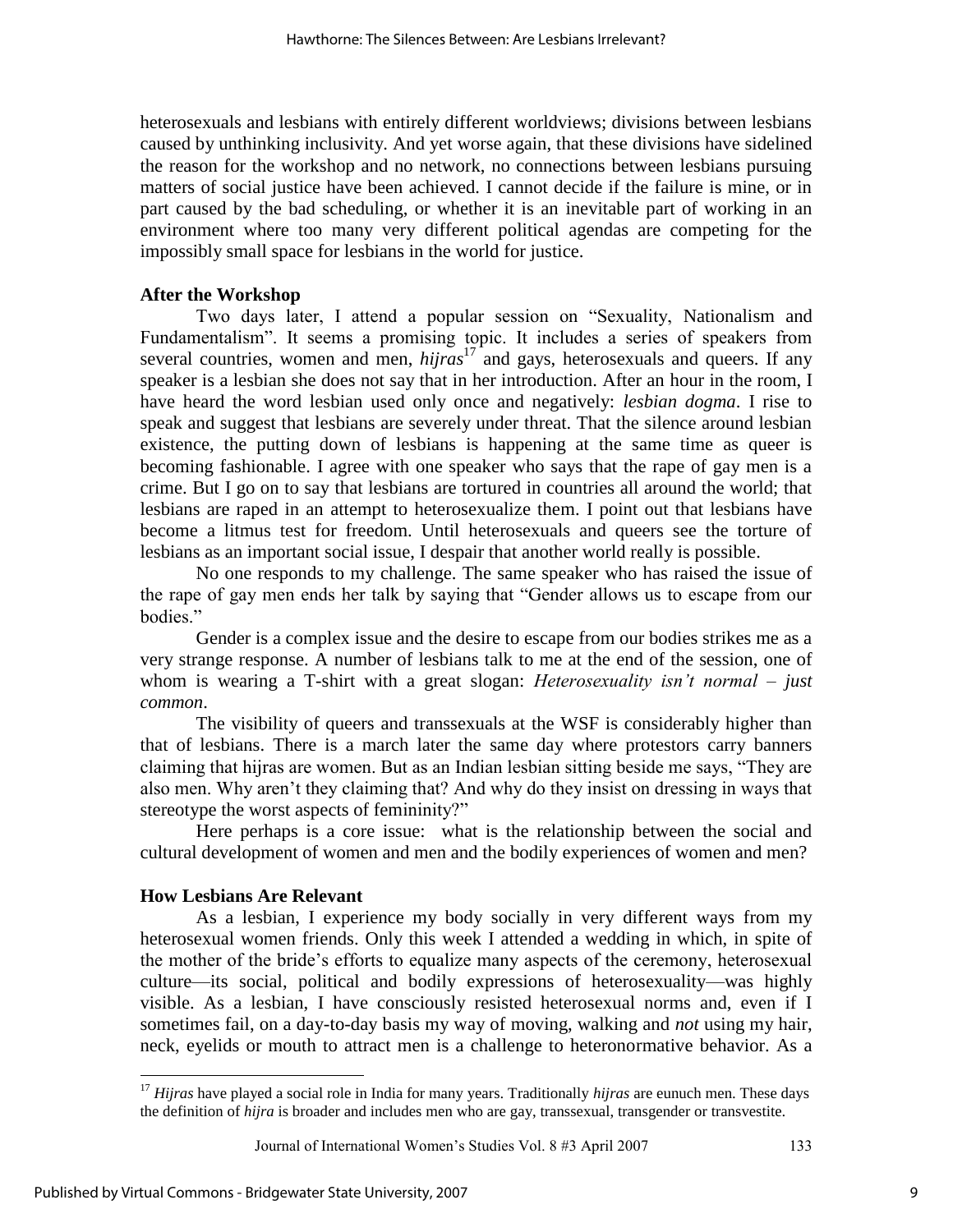feminist, my thirty-year project – personal and political – is to inhabit my body with love. To claim that gender allows us to escape our bodies is just one more move away from engagement and connection with oneself and others. Indeed, it could be called a form of hatred.

The Mumbai World Social Forum's slogan, *Another world is possible*, had given me some hope that the worlds on offer would not be vying with one another for greater space. I had hoped that even if lesbian sessions were not in the larger venues, that they would be given the space due to any oppressed group who remain subject to the harshest kind of discrimination, imprisonment, and the death penalty simply for existing.<sup>18</sup>

However, lesbians were not only marginalized physically and politically, but also because of a kind of inclusivity that continues to screen out lesbian existence. I am referring here to the invisibilizing that happens under the rubric of terms such as queer, sexual minorities, LGBTI, transgender, same sex, homosexual, diverse sexualities, and non-conforming sexualities. There is a need to be able to speak about sexuality in broad forums as suggested by these terms, but there remains the continuing need to highlight the ways in which different sexualities defy the hegemonic ideology. Lesbians resist the dominant hegemonic position in multiple ways and to that extent marginalization occurs whenever an all-encompassing term is used.

The reaction against lesbians—and I mean specifically lesbians—is a deep one. It represents a fear that the mainstream has—and here I would include in the mainstream the political parties left and right, churches, media—of what the reality of a lesbian life means. A lesbian life, whether lived in silence or in outspoken rebelliousness, remains a challenge to the male-dominated, male-defined political and social system. Lesbians are like escapees. Even those who present as business women or mothers of growing children or as Unitarian ministers or some other acceptable face of the straight capitalist whitedominated society create a ripple that whispers: *these women can do it on their own*. What if more women got uppity and decided that they too would no longer participate in that part of the social structure, what fear among men would this create? The implications are economic independence (even if it means poverty) for lesbians; it means no one to look after life's details – housework, child-rearing, emotional support, and more; it means challenging the supremacy of global masculine entertainments such as sport and sexual exploitation; it means questioning a violence-based social structure that allows armaments trading, nuclear proliferation, and unnecessary and illegal wars.

As Monique Wittig has written:

Lesbian is the only concept I know of which is beyond the categories of sex (woman and man), because the designated subject (lesbian) is not a woman, either economically, or politically, or ideologically. For what makes a woman is a specific social relation to a man, a relation that we have previously called servitude, a relation which implies personal and physical obligation as well as economic obligation ("forced residence," domestic corvée, conjugal duties, unlimited production of children, etc.), a relation

<sup>&</sup>lt;sup>18</sup> Of course, gay men are also subjected to these punishments and I support every effort to abolish punishment of gay men on the same basis. But when research is pursued, or when there are campaigns for Gay rights or rights of sexual minorities, it is lesbians who are rendered invisible.

Journal of International Women's Studies Vol. 8 #3 April 2007 134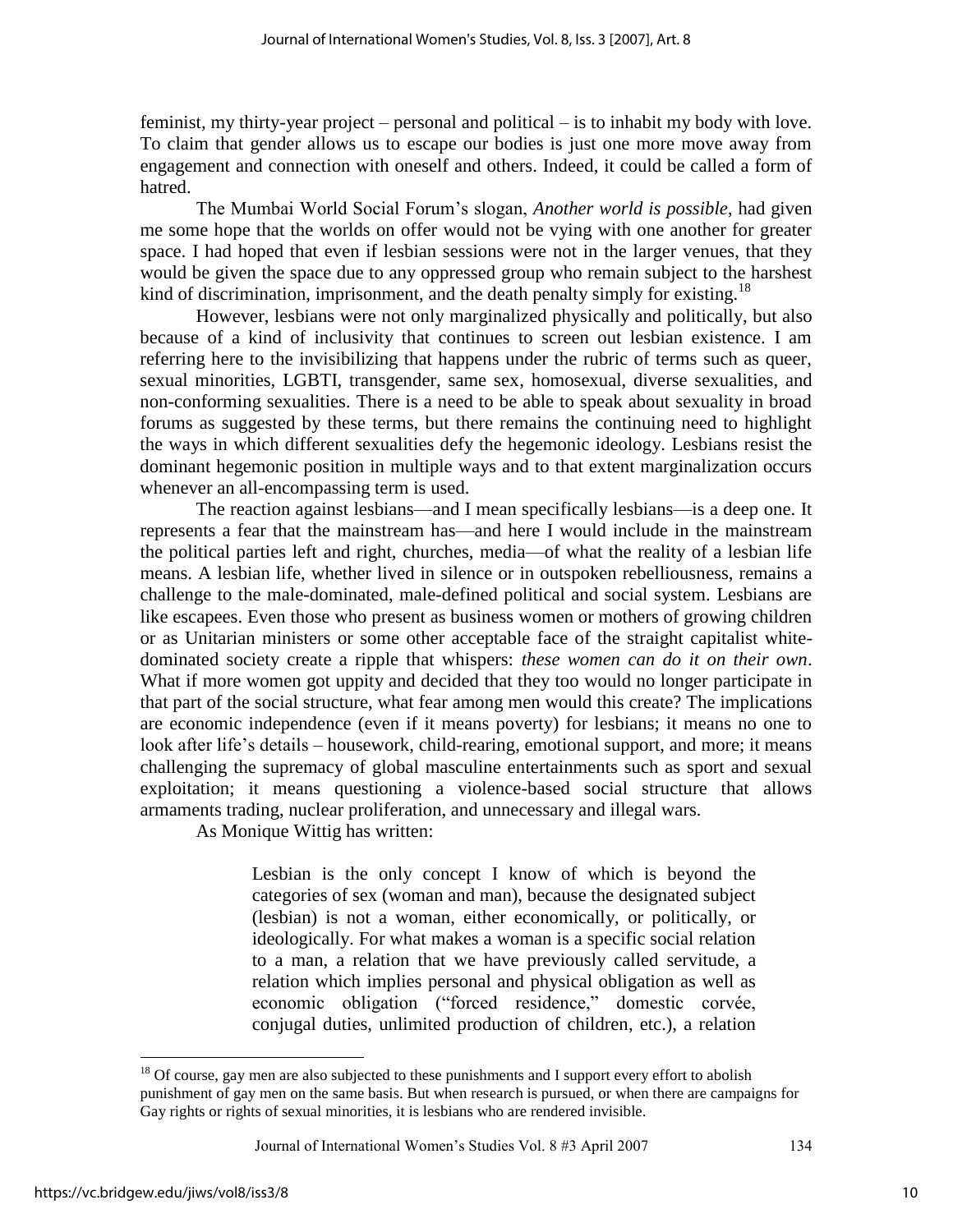which lesbians escape by refusing to become or to stay heterosexual (1992: 20).

Taking lesbians seriously as a group in need of social justice campaigns requires rethinking—as Wittig demands—the "categories of sex" (Wittig 1992: 20). It means recognizing the relationships between "women" who might be lesbians. *It will entail entertaining the thought that the economic, political and ideological relationship between the subjects (women/lesbians) might be more important than a nearby male.* Or as Jeffner Allen puts it:

> …if we are to live in an economy in which we can be free, we must disband the heterosexual grid (Allen 1996: 63).

This confronting challenge to patriarchal "naturalism" is a clue to the reason behind lesbians being so forcefully punished under patriarchy. The very existence of lesbians is a challenge to the rights of men as a group who have assumed rights of property and person over women. It challenges the assumption that there is something natural about the categories of women and men, and it suggests that there is an alternative to those naturalized categories. It challenges men's proprietorial ownership of the category *women* in a way that is reminiscent of the challenge posed by Native Land Rights of Indigenous peoples (Hawthorne 2002). Native Title challenges an assumption of private property which is rarely challenged these days. Heterosexuality is similarly ingrained in the political landscape so that a Peruvian lesbian can say:

> When I speak of my right to my own culture and language as an indigenous woman, everyone agrees to my self-determination. But when I speak of my other identity, my lesbian identity, my right to love, to determine my own sexuality, no one wants to listen (*ILIS Newsletter* 1994: 13).

It is this distancing of political support from others, who may well deem themselves progressive, that is a feature of lesbian existence. Lesbians have joined with a host of others in supporting and fighting for political and social rights, but often when lesbians ask for support for their own cause, the lack of response indicates that "Only other dykes" are proud of dykes" (Hanscombe 1992).

 The kind of marginalization that occurred at the Mumbai WSF is not always readily spotted from programs and locations, but both B42 and C85 were located at the far edges of the grounds and in very small rooms. I have to assume it was unintentional, that they were scheduled simultaneously, but when such outcomes occur, a certain level of defensive paranoia arises and you ask, "Is this an accident?" Or is it the usual unthinking Dominant Culture Stupidity, $19$  an assumption that lesbian experience, knowledge and political movements are simply not very important. On cross-checking these locations, the only pattern that suggests itself is that many of the sessions in these rooms were small locally-oriented groups.

<sup>&</sup>lt;sup>19</sup> This is a term I use in Hawthorne (2002: 47). It refers to the difficulty that the dominant group (in this case heterosexuals, both women and men) has in seeing the knowledge of the marginalized.

Journal of International Women's Studies Vol. 8 #3 April 2007 135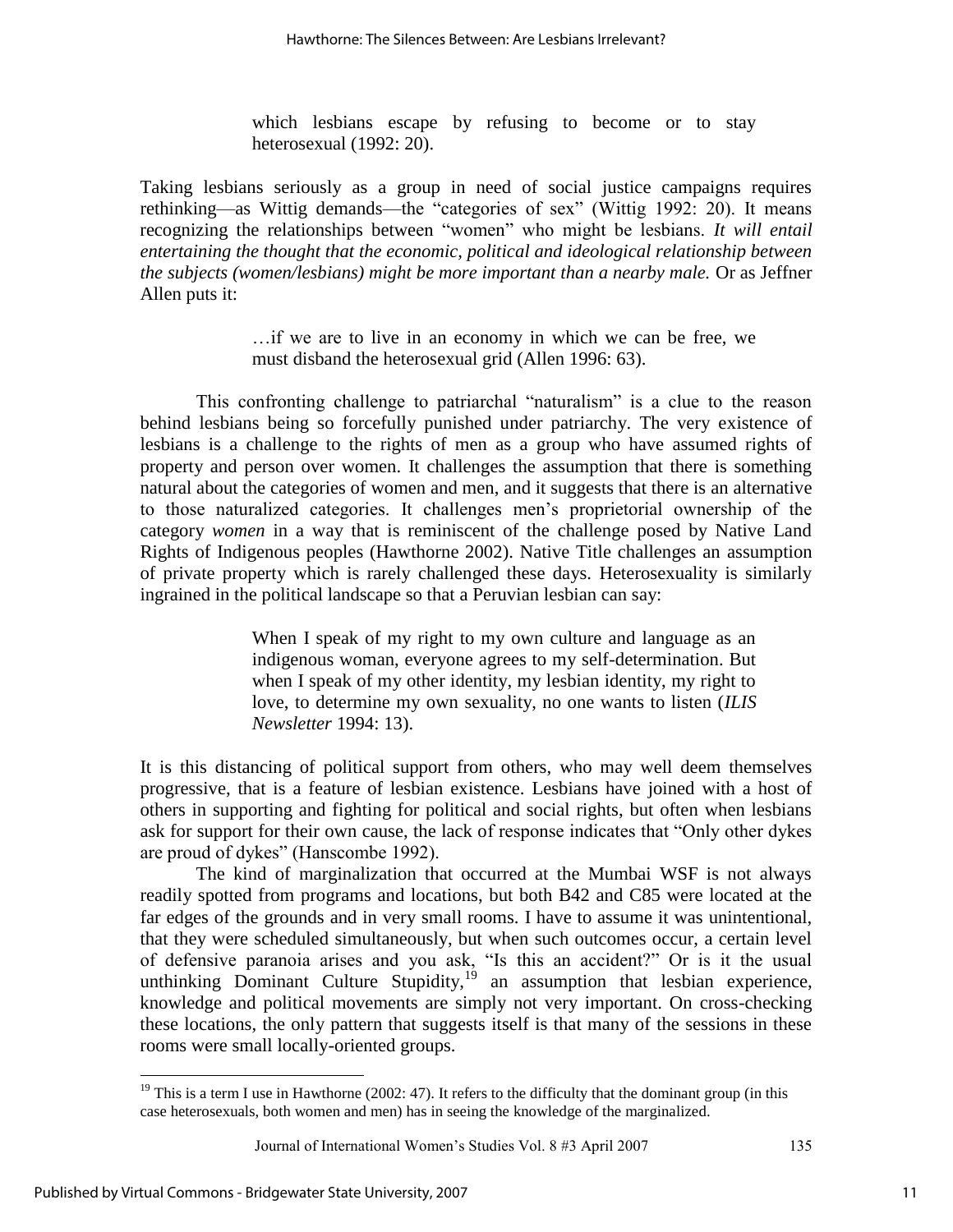### **World Social Forum, Nairobi, Kenya 2007**

 What are the implications of these events for future social forums? The regional social forums I have attended in Australia (Brisbane, Sydney, Melbourne) and in Aoteroa/New Zealand (Wellington) were no more or less astute in their organizing around: a) sexuality and sexual orientation and: b) lesbians. Indeed, it is so reminiscent of political activity among left-leaning politicos in the early 1970s, that I wonder whether the women's movement has had any impact at all on the minds of men and whether the lesbian and gay movements have had any impact on heterosexuals. I have no doubt that Indigenous peoples, Blacks, and others who do not fit the Anglo-European Caucasian "norm" must be asking the same question.

 When the forum goes to Africa, the issue of violence against lesbians is particularly important. Africa has both the best laws around sexual orientation, and some of the worst abuses. In South Africa, there is constitutional protection against discrimination on the basis of sexual orientation. In spite of the constitutional protection, lesbians experience the same kind of invisibilization and marginalization as I have discussed above (Morgan and Wieringa 2005).

 More worrying is that political leaders in different parts of Africa have attacked lesbians and gays verbally. This is the case in Zimbabwe, Namibia, Kenya, and Uganda (Morgan and Wieringa 2005; Hawthorne 2006). My own research on the torture of lesbians began after a Ugandan lesbian warned me that lesbians in her country and in neighbouring countries are being tortured. There are first-hand accounts of torture of lesbians in Uganda and Zimbabwe. African countries where being a lesbian carries an immediate jail sentence include Algeria, Burkina Faso, Ethiopia, Morocco, and Tunisia. In others, death is the penalty. This is the case in Sudan, northern Nigeria, Mauritania, Qatar, and Yemen (Amnesty International 1997, 77-90). On September 29, 2004, FannyAnn Eddy was found dead after being repeatedly raped. She had been working in the offices of the Sierra Leone Lesbian and Gay Association (*Human Rights Watch,* 4 October 2004, cited in Morgan and Wieringa 2005: 20).

Less than a year before her death, FannyAnn Eddy had this to say:

Silence creates vulnerability. You, members of the Commission on Human Rights, can break the silence. You can acknowledge that we exist, throughout Africa and on every continent, and that human rights violations based on sexual orientation or gender identity are committed every day. You can help us combat those violations and achieve our full rights and freedoms, in every society, including my beloved Sierra Leone (Eddy 2004).

I would commend to the organizers of future World Social Forums a stream that highlights discrimination against lesbians, and another broader stream of issues of sexuality. I would stress that heterosexuality be included in these discussions rather than what is euphemistically called sexual minorities. But on reading the latest information about the 2007 World Social Forum. I find the following principles enunciated:

1. Building a world of peace, justice, ethics and respect for diverse spiritualities;

Journal of International Women's Studies Vol. 8 #3 April 2007 136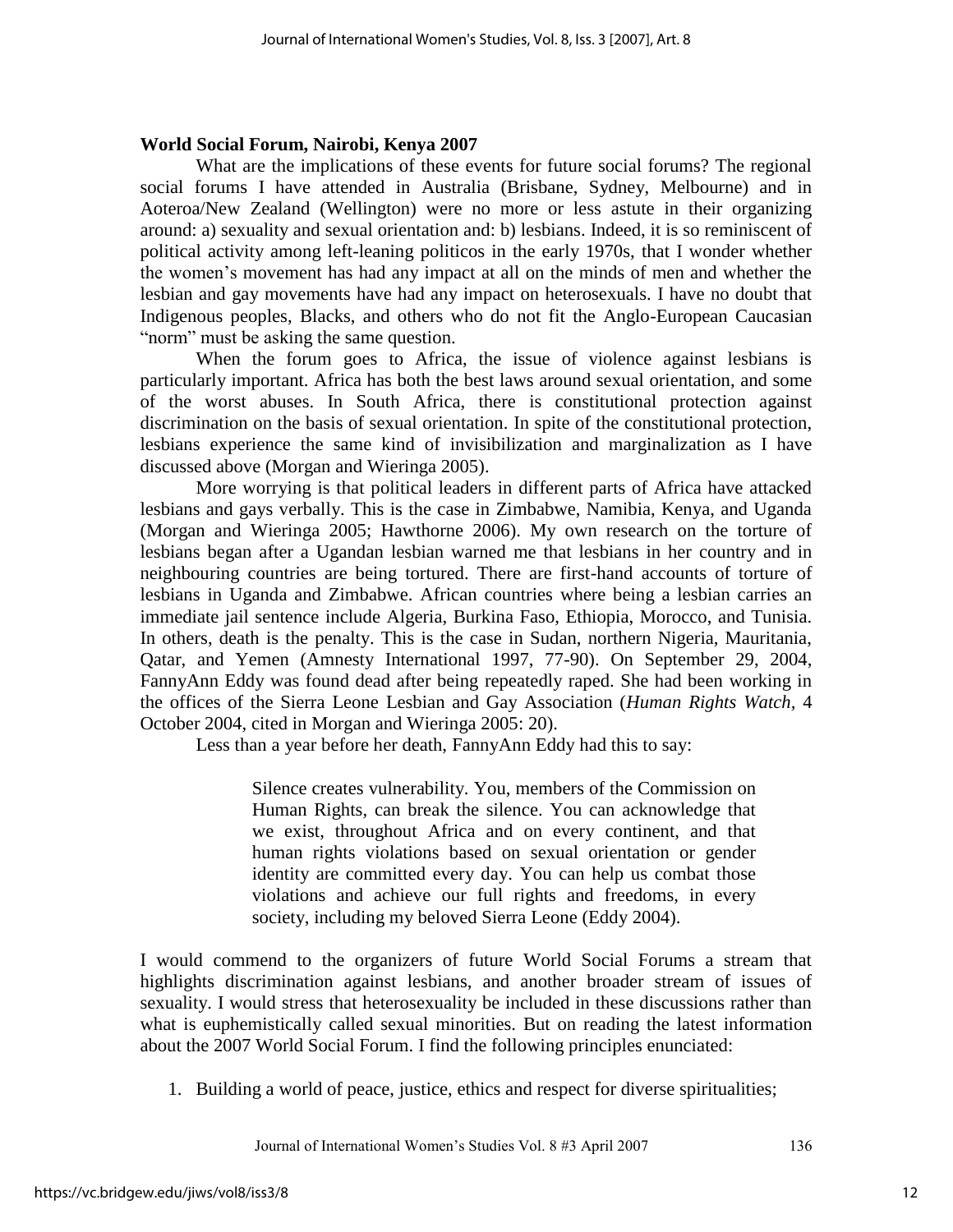- 2. Liberating the world from the domination of multinational and financial capital;
- 3. Ensuring universal and sustainable access to the common goods of humanity and nature;
- 4. Democratization of knowledge and information;
- 5. Ensuring dignity, defending diversity, guaranteeing gender equality and eliminating all forms of discrimination;
- 6. Guaranteeing economic, social, human and cultural rights especially the right to food, healthcare, education, housing, employment and decent work;
- 7. Building a world order based on sovereignty, self-determination and rights of peoples;
- 8. Constructing a people-centred and sustainable economy;
- 9. Building real democratic political structures and institutions with full people's participation on decisions and control of public affairs and resources ([WSF\_bulletin] WSF Bulletin - October 25, 2006).

 This list does not give me hope. I hope that as the World Social Forum travels around the world, as it journeys into Africa, as it opens up discussion on a host of issues from poverty to water to violence against women to militarization and globalization, I fruitlessly hope that the words of FannyAnn Eddy and those of lesbians tortured wherever they live would not be silenced. But I fear that they will continue to be. Lesbians right now need political support and awareness of the impact of hate and vilification. In the long run, the planet might well need lesbians.

# **Bibliography**

- Allen, Jeffner. 1996). "Lesbian Economics". In *Sinuosities: Lesbian Poetic Politics*. Indiana University Press. First published in *Trivia* (1986).
- Amnesty International. 1997. *Breaking the Silence: Human rights violations based on sexual orientation*, London: Amnesty International United Kingdom.
- BOLETIM FSM. 2006. WSF Bulletin, October 25.
- Caleri (Campaign for Lesbian Rights). 1999. *Khamosh! Emergency Jari Hai! Lesbian Emergence: A Citizens' Report*. Caleri: New Delhi.
- Eddy, FannyAnn. 2004. "Testimony by FannyAnn Eddy at the U.N. Commission on Human Rights. Item  $14 - 60^{th}$  Session, U.N. Commission on Human Rights." <http://hrw.org/english/docs/2004/10/04/sierra9439.htm>
- Hanscombe, Gillian. 1991. "In Among the Market Forces." In Judith Barrington (Ed.) *An Intimate Wilderness: Lesbian Writers on Sexuality*. Portland, OR: The Eighth Mountain Press.

Hanscombe, Gillian. 1992. *Sybil: The Glide of Her Tongue*. Melbourne: Spinifex Press.

- Hawthorne, Susan. 2002. *Wild Politics: Feminism, Globalisation and Bio/diversity*. Melbourne: Spinifex Press.
- Hawthorne, Susan. 2003a. "From The Lesbian Body to Same-Sex Attracted: The Depoliticising of Lesbian Culture." *Hecate*, Vol. 29, No. 2: 235-247.
- Hawthorne, Susan. 2003b. "Research and Silence: Why the Torture of Lesbians is so Invisible." New Zealand Women's Studies Conference, Palmerston North, NZ. 22 November.
- Hawthorne, Susan. 2003c. "Lesfest The case for exclusion." *Lesbiana*, October, p. 5.

Journal of International Women's Studies Vol. 8 #3 April 2007 137